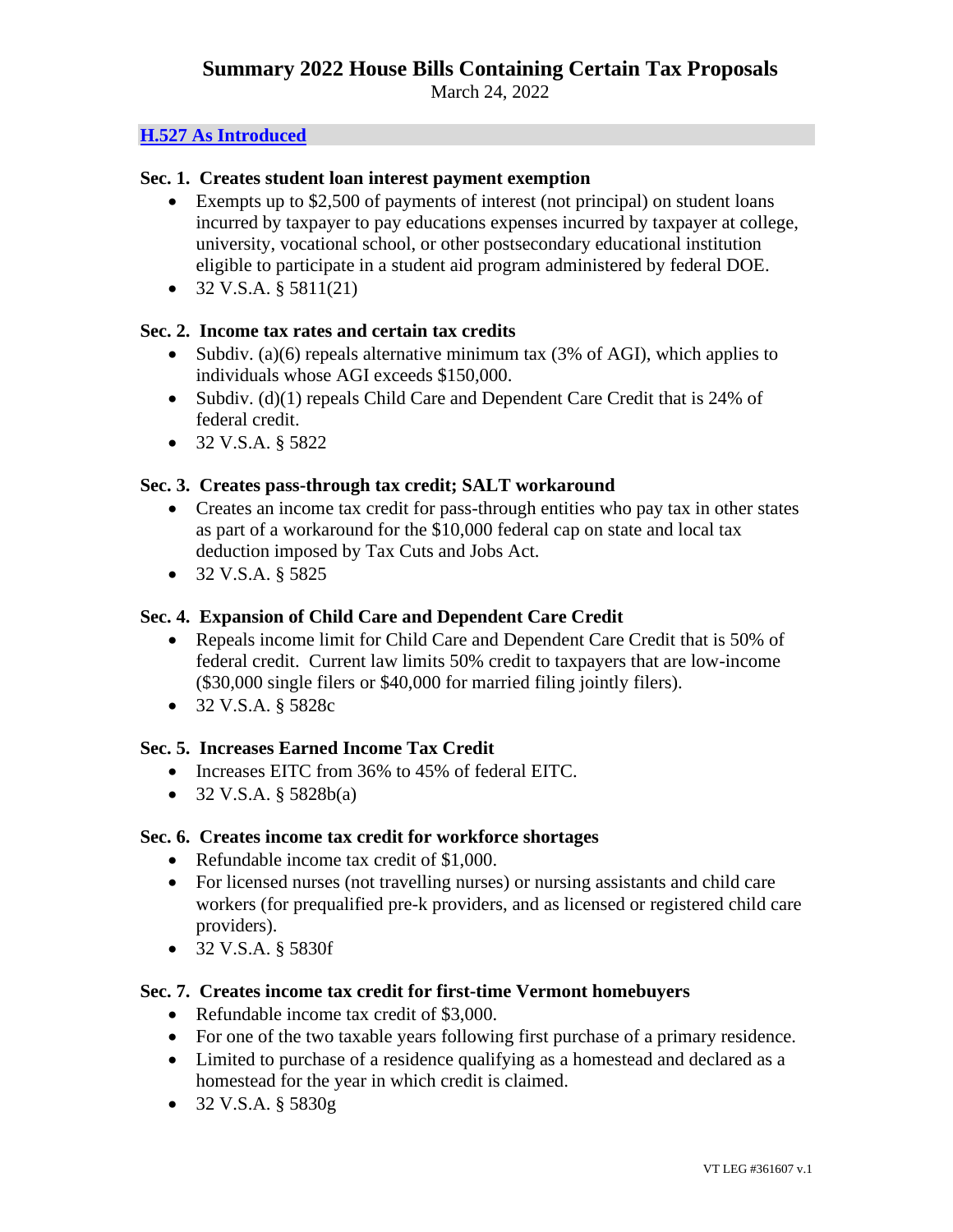# **Summary 2022 House Bills Containing Certain Tax Proposals**

March 24, 2022

# **Sec. 8. Statutory purposes for tax expenditures**

• 32 V.S.A. § 5813

## **Sec. 9. SALT cap workaround for pass-through entities by creating new passthrough entity income tax**

• 32 V.S.A. chapter 151, subchapter 10C

## **Secs. 10–11. Corporate estimated payment and filing deadlines; underpayment penalties**

- Also in H.738, Secs. 4-5, technical and administrative tax bill.
- 32 V.S.A. §§ 3202(b) and 5859(b)

## **Secs. 12–13. Annual link up to federal tax statutes**

- Updates Vermont tax law conformity to federal tax statutes in effect as of Dec. 31, 2021, applied to taxable year 2021.
- Also in H.738, Secs. 6-7, technical and administrative tax bill.
- 32 V.S.A. §§ 5824 and 7402(8):

# **Secs. 14–16. Property Transfer Tax applied to enhanced life estates as applied to conventional life estates**

- Also in H.738, Secs. 1-3, technical and administrative tax bill.
- 27 V.S.A. § 654(d) and 32 V.S.A. §§ 9601 and 9617(h)

## **Secs. 17–18. Partnership reporting of federal audits and adjustments**

- Also in H.738, Secs. 12-13, technical and administrative tax bill.
- 32 V.S.A. § 5866(c) and 5866a

## **Sec. 19. Sales and Use Tax exemption for manufacturing machinery and equipment**

- Also in H.437, Sec. 4, technical and administrative tax bill.
- $32 \text{ V.S.A. }$  \$9741(14)

## **Sec. 20. Effective dates**

- Default effective date is retroactive to January 1, 2022
- Sec. 19 (sales tax exemption) takes effect on passage
- Secs. 12-13 (annual link to federal statutes) apply to taxable years beginning on and after January 1, 2021
- Sec. 18 (federal partnership audit reporting) applies to final determinations made on and after July 1, 2022